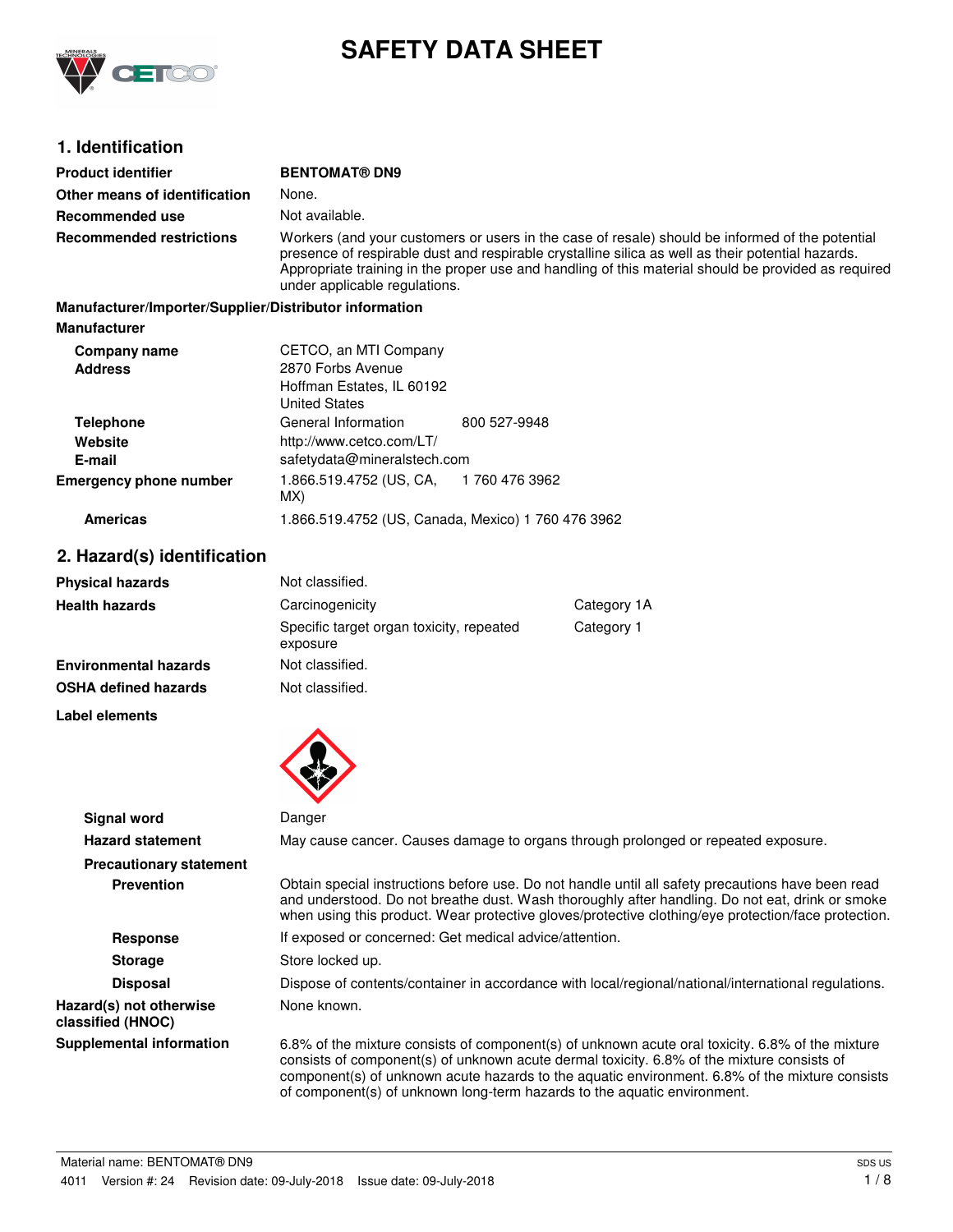# **3. Composition/information on ingredients**

**Mixtures**

| <b>Chemical name</b>                                                         | Common name and synonyms                                                                                                                                                                                                                                                                                                                                                                                                                                                                                                                                                                                    | <b>CAS number</b> | %          |
|------------------------------------------------------------------------------|-------------------------------------------------------------------------------------------------------------------------------------------------------------------------------------------------------------------------------------------------------------------------------------------------------------------------------------------------------------------------------------------------------------------------------------------------------------------------------------------------------------------------------------------------------------------------------------------------------------|-------------------|------------|
| QUARTZ (SIO2)                                                                |                                                                                                                                                                                                                                                                                                                                                                                                                                                                                                                                                                                                             | 14808-60-7        | $5 - 10$   |
| <b>CRISTOBALITE</b>                                                          |                                                                                                                                                                                                                                                                                                                                                                                                                                                                                                                                                                                                             | 14464-46-1        | $1 - < 3$  |
| Other components below reportable levels                                     |                                                                                                                                                                                                                                                                                                                                                                                                                                                                                                                                                                                                             |                   | $90 - 100$ |
|                                                                              | *Designates that a specific chemical identity and/or percentage of composition has been withheld as a trade secret.                                                                                                                                                                                                                                                                                                                                                                                                                                                                                         |                   |            |
| <b>Composition comments</b>                                                  | Occupational Exposure Limits for constituents are listed in Section 8. This product contains<br>naturally occurring crystalline silica (not listed in Annex I of Directive 67/548/EEC) in quantities less<br>than $6\%$ .                                                                                                                                                                                                                                                                                                                                                                                   |                   |            |
| 4. First-aid measures                                                        |                                                                                                                                                                                                                                                                                                                                                                                                                                                                                                                                                                                                             |                   |            |
| <b>Inhalation</b>                                                            | If symptoms are experienced, remove source of contamination or move victim to fresh air. Call a<br>physician if symptoms develop or persist.                                                                                                                                                                                                                                                                                                                                                                                                                                                                |                   |            |
| <b>Skin contact</b>                                                          | Wash off with soap and water. Get medical attention if irritation develops and persists.                                                                                                                                                                                                                                                                                                                                                                                                                                                                                                                    |                   |            |
| Eye contact                                                                  | Flush eyes immediately with large amounts of water.                                                                                                                                                                                                                                                                                                                                                                                                                                                                                                                                                         |                   |            |
| Ingestion                                                                    | Rinse mouth. Get medical attention if symptoms occur.                                                                                                                                                                                                                                                                                                                                                                                                                                                                                                                                                       |                   |            |
| <b>Most important</b><br>symptoms/effects, acute and<br>delayed              | Prolonged exposure may cause chronic effects.                                                                                                                                                                                                                                                                                                                                                                                                                                                                                                                                                               |                   |            |
| Indication of immediate<br>medical attention and special<br>treatment needed | Provide general supportive measures and treat symptomatically. Keep victim under observation.<br>Symptoms may be delayed.                                                                                                                                                                                                                                                                                                                                                                                                                                                                                   |                   |            |
| <b>General information</b>                                                   | IF exposed or concerned: Get medical advice/attention. If you feel unwell, seek medical advice<br>(show the label where possible).                                                                                                                                                                                                                                                                                                                                                                                                                                                                          |                   |            |
| 5. Fire-fighting measures                                                    |                                                                                                                                                                                                                                                                                                                                                                                                                                                                                                                                                                                                             |                   |            |
| Suitable extinguishing media                                                 | Dry chemical, CO2, water spray or regular foam. Use any media suitable for the surrounding fires.                                                                                                                                                                                                                                                                                                                                                                                                                                                                                                           |                   |            |
| <b>Unsuitable extinguishing</b><br>media                                     | None known.                                                                                                                                                                                                                                                                                                                                                                                                                                                                                                                                                                                                 |                   |            |
| Specific hazards arising from<br>the chemical                                | During fire, gases hazardous to health may be formed.                                                                                                                                                                                                                                                                                                                                                                                                                                                                                                                                                       |                   |            |
| Special protective equipment<br>and precautions for firefighters             | As in any fire, wear self-contained breathing apparatus pressure-demand, MSHA/NIOSH<br>(approved or equivalent) and full protective gear.                                                                                                                                                                                                                                                                                                                                                                                                                                                                   |                   |            |
| <b>Fire fighting</b><br>equipment/instructions                               | Use water spray to cool unopened containers.                                                                                                                                                                                                                                                                                                                                                                                                                                                                                                                                                                |                   |            |
| <b>Specific methods</b>                                                      | Use standard firefighting procedures and consider the hazards of other involved materials.                                                                                                                                                                                                                                                                                                                                                                                                                                                                                                                  |                   |            |
| <b>General fire hazards</b>                                                  | Not a fire hazard. No unusual fire or explosion hazards noted.                                                                                                                                                                                                                                                                                                                                                                                                                                                                                                                                              |                   |            |
| 6. Accidental release measures                                               |                                                                                                                                                                                                                                                                                                                                                                                                                                                                                                                                                                                                             |                   |            |
| Personal precautions,<br>protective equipment and<br>emergency procedures    | Keep unnecessary personnel away. Keep people away from and upwind of spill/leak. Wear<br>appropriate protective equipment and clothing during clean-up. Wear a dust mask if dust is<br>generated above exposure limits. Ensure adequate ventilation. Local authorities should be advised<br>if significant spillages cannot be contained. For personal protection, see section 8 of the SDS.                                                                                                                                                                                                                |                   |            |
| <b>Methods and materials for</b><br>containment and cleaning up              | Avoid the generation of dusts during clean-up. This product is miscible in water. Collect dust or<br>particulates using a vacuum cleaner with a HEPA filter. Stop the flow of material, if this is without<br>risk. Following product recovery, flush area with water. Put material in suitable, covered, labeled<br>containers. For waste disposal, see section 13 of the SDS. None necessary. Reduce airborne dust<br>and prevent scattering by moistening with water.                                                                                                                                    |                   |            |
| <b>Environmental precautions</b>                                             | Avoid discharge into drains, water courses or onto the ground.                                                                                                                                                                                                                                                                                                                                                                                                                                                                                                                                              |                   |            |
| 7. Handling and storage                                                      |                                                                                                                                                                                                                                                                                                                                                                                                                                                                                                                                                                                                             |                   |            |
| Precautions for safe handling                                                | Obtain special instructions before use. Do not handle until all safety precautions have been read<br>and understood. Keep formation of airborne dusts to a minimum. Provide appropriate exhaust<br>ventilation at places where dust is formed. Do not breathe dust. Avoid prolonged exposure. When<br>using, do not eat, drink or smoke. Should be handled in closed systems, if possible. In case of<br>insufficient ventilation, wear suitable respiratory equipment. Wear appropriate personal protective<br>equipment. Wash hands thoroughly after handling. Observe good industrial hygiene practices. |                   |            |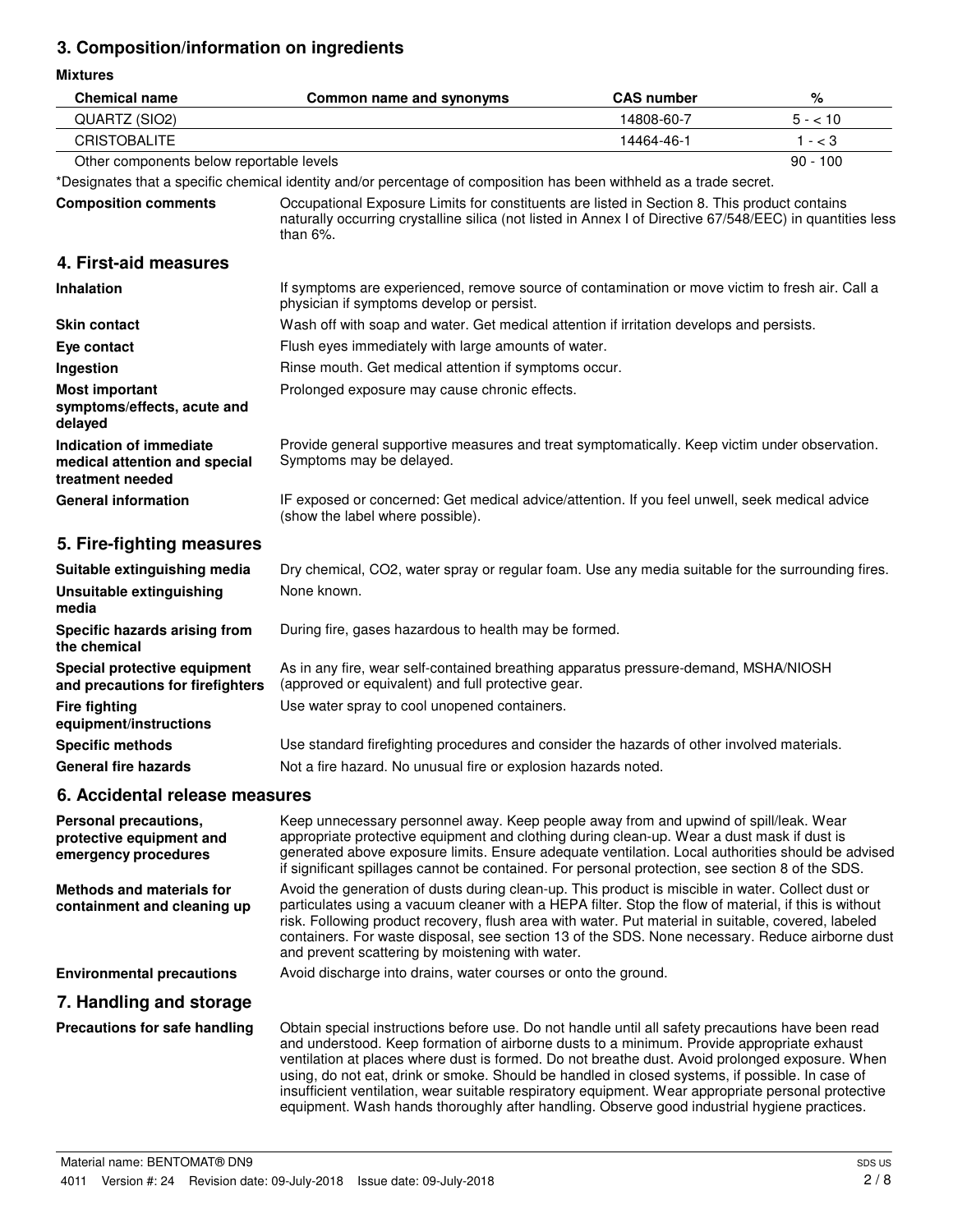Store locked up. No special restrictions on storage with other products. Store in original tightly closed container. No special storage conditions required. Guard against dust accumulation of this material. Keep out of the reach of children. Store away from incompatible materials (see Section 10 of the SDS).

# **8. Exposure controls/personal protection**

#### **Occupational exposure limits**

The following constituents are the only constituents of the product which have a PEL, TLV or other recommended exposure limit. At this time, the other constituents have no known exposure limits.

| <b>Components</b>                           | US. OSHA Table Z-1 Limits for Air Contaminants (29 CFR 1910.1000)<br><b>Type</b>                                                       | Value                                                                                                                                                                                                                                                                                                                                                                                                                                                                                                                                                                                                                                                                                                                                                        | <b>Form</b>          |
|---------------------------------------------|----------------------------------------------------------------------------------------------------------------------------------------|--------------------------------------------------------------------------------------------------------------------------------------------------------------------------------------------------------------------------------------------------------------------------------------------------------------------------------------------------------------------------------------------------------------------------------------------------------------------------------------------------------------------------------------------------------------------------------------------------------------------------------------------------------------------------------------------------------------------------------------------------------------|----------------------|
| <b>CRISTOBALITE (CAS</b><br>14464-46-1)     | PEL                                                                                                                                    | $0.05$ mg/m $3$                                                                                                                                                                                                                                                                                                                                                                                                                                                                                                                                                                                                                                                                                                                                              | Respirable dust.     |
| QUARTZ (SIO2) (CAS<br>14808-60-7)           | <b>PEL</b>                                                                                                                             | $0.05$ mg/m $3$                                                                                                                                                                                                                                                                                                                                                                                                                                                                                                                                                                                                                                                                                                                                              | Respirable dust.     |
| US. OSHA Table Z-3 (29 CFR 1910.1000)       |                                                                                                                                        |                                                                                                                                                                                                                                                                                                                                                                                                                                                                                                                                                                                                                                                                                                                                                              |                      |
| <b>Components</b>                           | <b>Type</b>                                                                                                                            | Value                                                                                                                                                                                                                                                                                                                                                                                                                                                                                                                                                                                                                                                                                                                                                        | <b>Form</b>          |
| CRISTOBALITE (CAS<br>14464-46-1)            | <b>TWA</b>                                                                                                                             | $0.05$ mg/m $3$                                                                                                                                                                                                                                                                                                                                                                                                                                                                                                                                                                                                                                                                                                                                              | Respirable.          |
|                                             |                                                                                                                                        | 1.2 mppcf                                                                                                                                                                                                                                                                                                                                                                                                                                                                                                                                                                                                                                                                                                                                                    | Respirable.          |
| QUARTZ (SIO2) (CAS<br>14808-60-7)           | <b>TWA</b>                                                                                                                             | $0.1$ mg/m $3$                                                                                                                                                                                                                                                                                                                                                                                                                                                                                                                                                                                                                                                                                                                                               | Respirable.          |
|                                             |                                                                                                                                        | 2.4 mppcf                                                                                                                                                                                                                                                                                                                                                                                                                                                                                                                                                                                                                                                                                                                                                    | Respirable.          |
| <b>Constituents</b>                         | <b>Type</b>                                                                                                                            | Value                                                                                                                                                                                                                                                                                                                                                                                                                                                                                                                                                                                                                                                                                                                                                        | <b>Form</b>          |
| <b>TRADE SECRET</b>                         | <b>TWA</b>                                                                                                                             | $5$ mg/m $3$                                                                                                                                                                                                                                                                                                                                                                                                                                                                                                                                                                                                                                                                                                                                                 | Respirable fraction. |
|                                             |                                                                                                                                        | $15 \text{ mg/m}$ 3                                                                                                                                                                                                                                                                                                                                                                                                                                                                                                                                                                                                                                                                                                                                          | Total dust.          |
|                                             |                                                                                                                                        | 50 mppcf                                                                                                                                                                                                                                                                                                                                                                                                                                                                                                                                                                                                                                                                                                                                                     | Total dust.          |
|                                             |                                                                                                                                        | 15 mppcf                                                                                                                                                                                                                                                                                                                                                                                                                                                                                                                                                                                                                                                                                                                                                     | Respirable fraction. |
| <b>US. ACGIH Threshold Limit Values</b>     |                                                                                                                                        |                                                                                                                                                                                                                                                                                                                                                                                                                                                                                                                                                                                                                                                                                                                                                              |                      |
| <b>Components</b>                           | <b>Type</b>                                                                                                                            | Value                                                                                                                                                                                                                                                                                                                                                                                                                                                                                                                                                                                                                                                                                                                                                        | Form                 |
| <b>CRISTOBALITE (CAS</b><br>14464-46-1)     | <b>TWA</b>                                                                                                                             | $0.025$ mg/m3                                                                                                                                                                                                                                                                                                                                                                                                                                                                                                                                                                                                                                                                                                                                                | Respirable fraction. |
| QUARTZ (SIO2) (CAS<br>14808-60-7)           | <b>TWA</b>                                                                                                                             | $0.025$ mg/m $3$                                                                                                                                                                                                                                                                                                                                                                                                                                                                                                                                                                                                                                                                                                                                             | Respirable fraction. |
| US. NIOSH: Pocket Guide to Chemical Hazards |                                                                                                                                        |                                                                                                                                                                                                                                                                                                                                                                                                                                                                                                                                                                                                                                                                                                                                                              |                      |
| <b>Components</b>                           | <b>Type</b>                                                                                                                            | Value                                                                                                                                                                                                                                                                                                                                                                                                                                                                                                                                                                                                                                                                                                                                                        | Form                 |
| <b>CRISTOBALITE (CAS</b><br>14464-46-1)     | <b>TWA</b>                                                                                                                             | $0.05$ mg/m $3$                                                                                                                                                                                                                                                                                                                                                                                                                                                                                                                                                                                                                                                                                                                                              | Respirable dust.     |
| QUARTZ (SIO2) (CAS<br>14808-60-7)           | <b>TWA</b>                                                                                                                             | $0.05$ mg/m $3$                                                                                                                                                                                                                                                                                                                                                                                                                                                                                                                                                                                                                                                                                                                                              | Respirable dust.     |
| <b>Biological limit values</b>              | No biological exposure limits noted for the ingredient(s).                                                                             |                                                                                                                                                                                                                                                                                                                                                                                                                                                                                                                                                                                                                                                                                                                                                              |                      |
| <b>Exposure guidelines</b>                  | Occupational exposure to nuisance dust (total and respirable) and respirable crystalline silica<br>should be monitored and controlled. |                                                                                                                                                                                                                                                                                                                                                                                                                                                                                                                                                                                                                                                                                                                                                              |                      |
| Appropriate engineering<br>controls         |                                                                                                                                        | If engineering measures are not sufficient to maintain concentrations of dust particulates below the<br>OEL, suitable respiratory protection must be worn. Good general ventilation (typically 10 air<br>changes per hour) should be used. Ventilation rates should be matched to conditions. If<br>applicable, use process enclosures, local exhaust ventilation, or other engineering controls to<br>maintain airborne levels below recommended exposure limits. If exposure limits have not been<br>established, maintain airborne levels to an acceptable level. If material is ground, cut, or used in<br>any operation which may generate dusts, use appropriate local exhaust ventilation to keep<br>exposures below the recommended exposure limits. |                      |
|                                             | Individual protection measures, such as personal protective equipment                                                                  |                                                                                                                                                                                                                                                                                                                                                                                                                                                                                                                                                                                                                                                                                                                                                              |                      |
| Eye/face protection                         | Wear dust goggles.                                                                                                                     |                                                                                                                                                                                                                                                                                                                                                                                                                                                                                                                                                                                                                                                                                                                                                              |                      |
| <b>Skin protection</b>                      |                                                                                                                                        |                                                                                                                                                                                                                                                                                                                                                                                                                                                                                                                                                                                                                                                                                                                                                              |                      |
| <b>Hand protection</b>                      | Wear appropriate chemical resistant gloves.                                                                                            |                                                                                                                                                                                                                                                                                                                                                                                                                                                                                                                                                                                                                                                                                                                                                              |                      |

**Other** Use of an impervious apron is recommended. No special protective equipment required.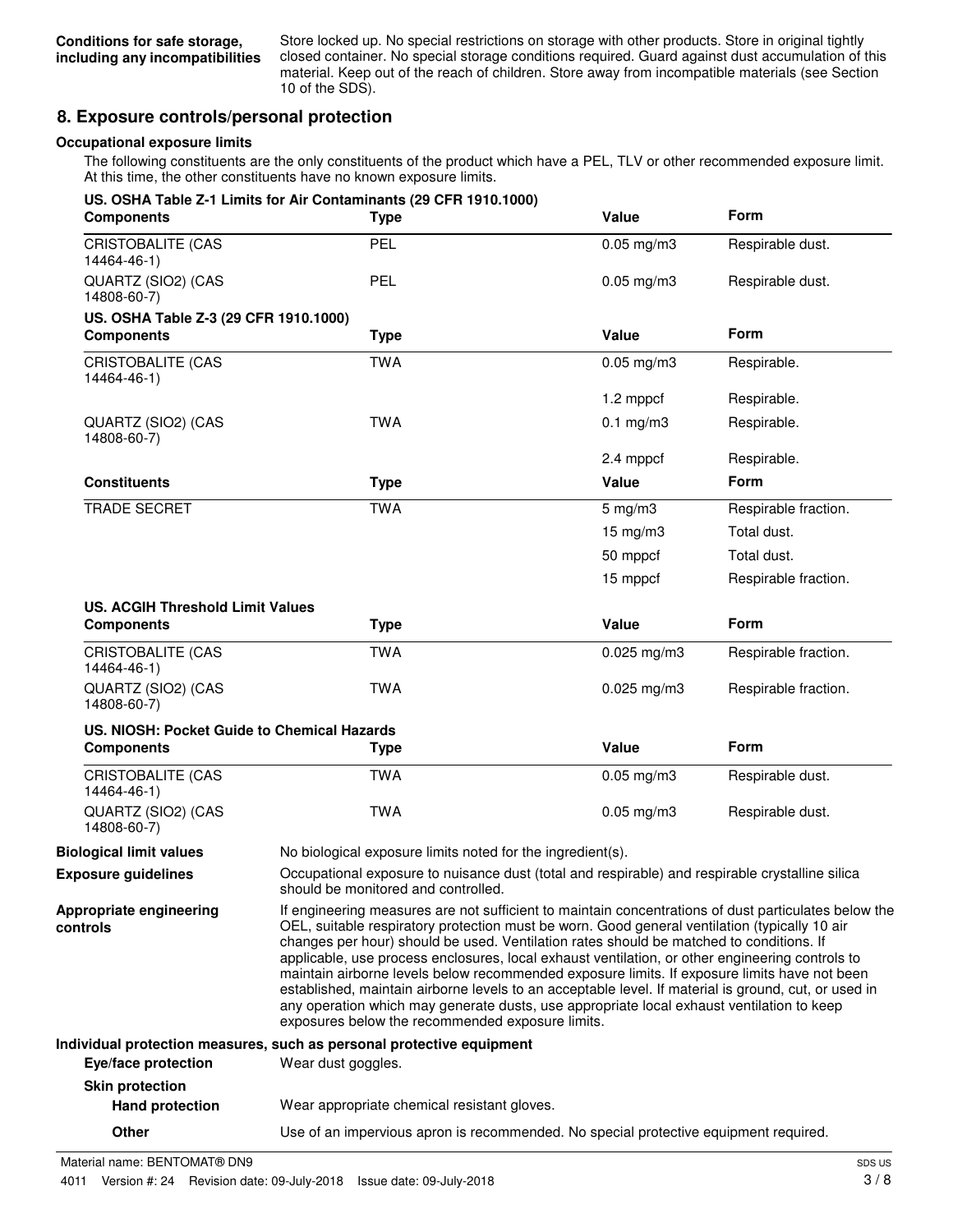| <b>Respiratory protection</b>            | Use a particulate filter respirator for particulate concentrations exceeding the Occupational<br>Exposure Limit.                                                                                                                                                                                                                                                                 |
|------------------------------------------|----------------------------------------------------------------------------------------------------------------------------------------------------------------------------------------------------------------------------------------------------------------------------------------------------------------------------------------------------------------------------------|
| <b>Thermal hazards</b>                   | Wear appropriate thermal protective clothing, when necessary.                                                                                                                                                                                                                                                                                                                    |
| <b>General hygiene</b><br>considerations | Observe any medical surveillance requirements. Always observe good personal hygiene<br>measures, such as washing after handling the material and before eating, drinking, and/or<br>smoking. Routinely wash work clothing and protective equipment to remove contaminants. Eye<br>wash fountain is recommended. Use good industrial hygiene practices in handling this material. |

# **9. Physical and chemical properties**

| <b>Appearance</b>                                 | The product consists of bentonite granules between geotextile layers                          |
|---------------------------------------------------|-----------------------------------------------------------------------------------------------|
| <b>Physical state</b>                             | Solid.                                                                                        |
| <b>Form</b>                                       | Solid. Mat or Fabric                                                                          |
| Color                                             | Various.                                                                                      |
| Odor                                              | None.                                                                                         |
| <b>Odor threshold</b>                             | Not available.                                                                                |
| рH                                                | Not available.                                                                                |
| <b>Melting point/freezing point</b>               | Not available.                                                                                |
| Initial boiling point and boiling<br>range        | Not available.                                                                                |
| <b>Flash point</b>                                | Not flammable                                                                                 |
| <b>Evaporation rate</b>                           | Not available.                                                                                |
| Flammability (solid, gas)                         | Not available.                                                                                |
| Upper/lower flammability or explosive limits      |                                                                                               |
| <b>Flammability limit - lower</b><br>$(\%)$       | Not explosive                                                                                 |
| <b>Flammability limit - upper</b><br>(%)          | Not explosive                                                                                 |
| Explosive limit - lower (%)                       | Not available.                                                                                |
| Explosive limit - upper (%)                       | Not available.                                                                                |
| Vapor pressure                                    | 0.00001 hPa estimated                                                                         |
| Vapor density                                     | Not available.                                                                                |
| <b>Relative density</b>                           | Not available.                                                                                |
| Solubility(ies)                                   |                                                                                               |
| Solubility (water)                                | Negligible                                                                                    |
| <b>Partition coefficient</b><br>(n-octanol/water) | Not available.                                                                                |
| <b>Auto-ignition temperature</b>                  | Not available.                                                                                |
| <b>Decomposition temperature</b>                  | Not available.                                                                                |
| <b>Viscosity</b>                                  | Not available.                                                                                |
| <b>Other information</b>                          |                                                                                               |
| <b>Explosive properties</b>                       | Not explosive.                                                                                |
| <b>Oxidizing properties</b>                       | Not oxidizing.                                                                                |
| <b>Percent volatile</b>                           | 0 % estimated                                                                                 |
| <b>VOC</b>                                        | CARB                                                                                          |
| 10. Stability and reactivity                      |                                                                                               |
| Reactivity                                        | The product is stable and non-reactive under normal conditions of use, storage and transport. |
| <b>Chemical stability</b>                         | Stable at normal conditions.                                                                  |
| <b>Possibility of hazardous</b><br>reactions      | Will not occur.                                                                               |
| <b>Conditions to avoid</b>                        | Contact with incompatible materials.                                                          |
| Incompatible materials                            | Powerful oxidizers. Chlorine. None known.                                                     |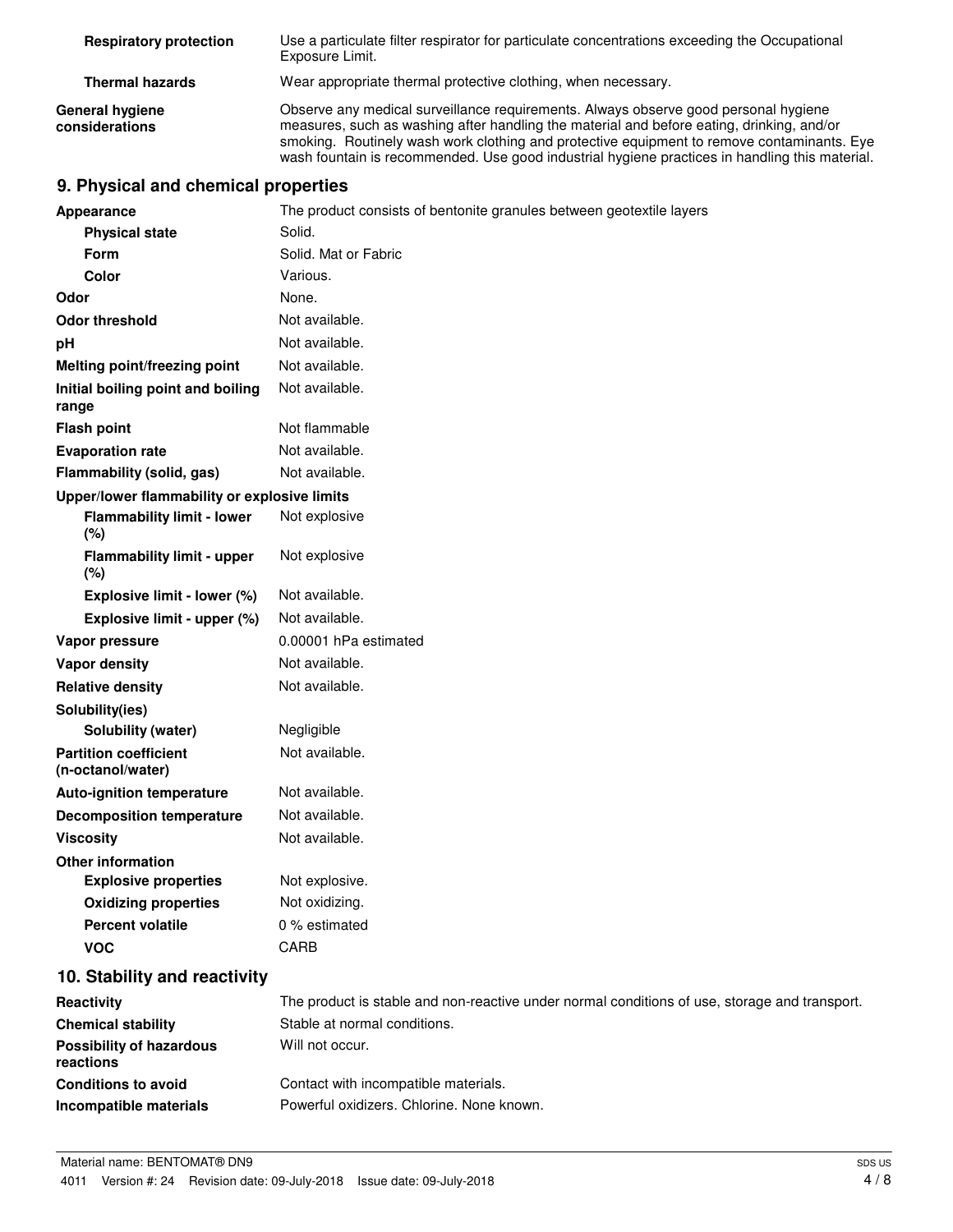# **11. Toxicological information**

### **Information on likely routes of exposure**

| <b>Inhalation</b>                                                                  | Prolonged inhalation may be harmful.                     |
|------------------------------------------------------------------------------------|----------------------------------------------------------|
| <b>Skin contact</b>                                                                | No adverse effects due to skin contact are expected.     |
| Eye contact                                                                        | Direct contact with eyes may cause temporary irritation. |
| Ingestion                                                                          | Expected to be a low ingestion hazard.                   |
| Symptoms related to the<br>physical, chemical and<br>toxicological characteristics | Direct contact with eyes may cause temporary irritation. |

#### **Information on toxicological effects**

| <b>Acute toxicity</b>                                                                                                             | Not known.                    |                                                                                                                                                                                                                                                                                                                                                                                                                                                                                                                                                                                                                                                                                                                                                                                                                                                                                                                                                                                                                                                                                                                                                                                                                                                                                                                                                                                                                                                                                                                                                                                                    |
|-----------------------------------------------------------------------------------------------------------------------------------|-------------------------------|----------------------------------------------------------------------------------------------------------------------------------------------------------------------------------------------------------------------------------------------------------------------------------------------------------------------------------------------------------------------------------------------------------------------------------------------------------------------------------------------------------------------------------------------------------------------------------------------------------------------------------------------------------------------------------------------------------------------------------------------------------------------------------------------------------------------------------------------------------------------------------------------------------------------------------------------------------------------------------------------------------------------------------------------------------------------------------------------------------------------------------------------------------------------------------------------------------------------------------------------------------------------------------------------------------------------------------------------------------------------------------------------------------------------------------------------------------------------------------------------------------------------------------------------------------------------------------------------------|
| <b>Components</b>                                                                                                                 | <b>Species</b>                | <b>Test Results</b>                                                                                                                                                                                                                                                                                                                                                                                                                                                                                                                                                                                                                                                                                                                                                                                                                                                                                                                                                                                                                                                                                                                                                                                                                                                                                                                                                                                                                                                                                                                                                                                |
| CRISTOBALITE (CAS 14464-46-1)                                                                                                     |                               |                                                                                                                                                                                                                                                                                                                                                                                                                                                                                                                                                                                                                                                                                                                                                                                                                                                                                                                                                                                                                                                                                                                                                                                                                                                                                                                                                                                                                                                                                                                                                                                                    |
| <b>Acute</b>                                                                                                                      |                               |                                                                                                                                                                                                                                                                                                                                                                                                                                                                                                                                                                                                                                                                                                                                                                                                                                                                                                                                                                                                                                                                                                                                                                                                                                                                                                                                                                                                                                                                                                                                                                                                    |
| Oral                                                                                                                              |                               |                                                                                                                                                                                                                                                                                                                                                                                                                                                                                                                                                                                                                                                                                                                                                                                                                                                                                                                                                                                                                                                                                                                                                                                                                                                                                                                                                                                                                                                                                                                                                                                                    |
| LD50                                                                                                                              | Rat                           | $> 22500$ mg/kg                                                                                                                                                                                                                                                                                                                                                                                                                                                                                                                                                                                                                                                                                                                                                                                                                                                                                                                                                                                                                                                                                                                                                                                                                                                                                                                                                                                                                                                                                                                                                                                    |
| <b>Skin corrosion/irritation</b>                                                                                                  |                               | Prolonged skin contact may cause temporary irritation.                                                                                                                                                                                                                                                                                                                                                                                                                                                                                                                                                                                                                                                                                                                                                                                                                                                                                                                                                                                                                                                                                                                                                                                                                                                                                                                                                                                                                                                                                                                                             |
| Serious eye damage/eye<br>irritation                                                                                              |                               | Mild irritant to eyes (according to the modified Kay & Calandra criteria)                                                                                                                                                                                                                                                                                                                                                                                                                                                                                                                                                                                                                                                                                                                                                                                                                                                                                                                                                                                                                                                                                                                                                                                                                                                                                                                                                                                                                                                                                                                          |
| Respiratory or skin sensitization                                                                                                 |                               |                                                                                                                                                                                                                                                                                                                                                                                                                                                                                                                                                                                                                                                                                                                                                                                                                                                                                                                                                                                                                                                                                                                                                                                                                                                                                                                                                                                                                                                                                                                                                                                                    |
| <b>Respiratory sensitization</b>                                                                                                  | Not a respiratory sensitizer. |                                                                                                                                                                                                                                                                                                                                                                                                                                                                                                                                                                                                                                                                                                                                                                                                                                                                                                                                                                                                                                                                                                                                                                                                                                                                                                                                                                                                                                                                                                                                                                                                    |
| <b>Skin sensitization</b>                                                                                                         | being a skin irritant.        | According to the classification criteria of the European Union, the product is not considered as                                                                                                                                                                                                                                                                                                                                                                                                                                                                                                                                                                                                                                                                                                                                                                                                                                                                                                                                                                                                                                                                                                                                                                                                                                                                                                                                                                                                                                                                                                   |
| Germ cell mutagenicity                                                                                                            | mutagenic or genotoxic.       | No data available to indicate product or any components present at greater than 0.1% are                                                                                                                                                                                                                                                                                                                                                                                                                                                                                                                                                                                                                                                                                                                                                                                                                                                                                                                                                                                                                                                                                                                                                                                                                                                                                                                                                                                                                                                                                                           |
| Carcinogenicity                                                                                                                   |                               | In 1997, IARC (the International Agency for Research on Cancer) concluded that crystalline silica<br>inhaled from occupational sources can cause lung cancer in humans. However in making the<br>overall evaluation, IARC noted that "carcinogenicity was not detected in all industrial<br>circumstances studied. Carcinogenicity may be dependent on inherent characteristics of the<br>crystalline silica or on external factors affecting its biological activity or distribution of its<br>polymorphs." (IARC Monographs on the evaluation of the carcinogenic risks of chemicals to<br>humans, Silica, silicates dust and organic fibres, 1997, Vol. 68, IARC, Lyon, France.) In June<br>2003, SCOEL (the EU Scientific Committee on Occupational Exposure Limits) concluded that the<br>main effect in humans of the inhalation of respirable crystalline silica dust is silicosis. "There is<br>sufficient information to conclude that the relative risk of lung cancer is increased in persons with<br>silicosis (and, apparently, not in employees without silicosis exposed to silica dust in quarries and<br>in the ceramic industry). Therefore, preventing the onset of silicosis will also reduce the cancer<br>risk" (SCOEL SUM Doc 94-final, June 2003) According to the current state of the art, worker<br>protection against silicosis can be consistently assured by respecting the existing regulatory<br>occupational exposure limits. May cause cancer. Occupational exposure to respirable dust and<br>respirable crystalline silica should be monitored and controlled. |
| IARC Monographs. Overall Evaluation of Carcinogenicity                                                                            |                               |                                                                                                                                                                                                                                                                                                                                                                                                                                                                                                                                                                                                                                                                                                                                                                                                                                                                                                                                                                                                                                                                                                                                                                                                                                                                                                                                                                                                                                                                                                                                                                                                    |
| CRISTOBALITE (CAS 14464-46-1)<br>QUARTZ (SIO2) (CAS 14808-60-7)<br>OSHA Specifically Regulated Substances (29 CFR 1910.1001-1052) |                               | 1 Carcinogenic to humans.<br>1 Carcinogenic to humans.                                                                                                                                                                                                                                                                                                                                                                                                                                                                                                                                                                                                                                                                                                                                                                                                                                                                                                                                                                                                                                                                                                                                                                                                                                                                                                                                                                                                                                                                                                                                             |
| CRISTOBALITE (CAS 14464-46-1)                                                                                                     |                               | Cancer                                                                                                                                                                                                                                                                                                                                                                                                                                                                                                                                                                                                                                                                                                                                                                                                                                                                                                                                                                                                                                                                                                                                                                                                                                                                                                                                                                                                                                                                                                                                                                                             |
| QUARTZ (SIO2) (CAS 14808-60-7)                                                                                                    |                               | Cancer                                                                                                                                                                                                                                                                                                                                                                                                                                                                                                                                                                                                                                                                                                                                                                                                                                                                                                                                                                                                                                                                                                                                                                                                                                                                                                                                                                                                                                                                                                                                                                                             |
| US. National Toxicology Program (NTP) Report on Carcinogens                                                                       |                               |                                                                                                                                                                                                                                                                                                                                                                                                                                                                                                                                                                                                                                                                                                                                                                                                                                                                                                                                                                                                                                                                                                                                                                                                                                                                                                                                                                                                                                                                                                                                                                                                    |
| CRISTOBALITE (CAS 14464-46-1)                                                                                                     |                               | Known To Be Human Carcinogen.<br>Reasonably Anticipated to be a Human Carcinogen.                                                                                                                                                                                                                                                                                                                                                                                                                                                                                                                                                                                                                                                                                                                                                                                                                                                                                                                                                                                                                                                                                                                                                                                                                                                                                                                                                                                                                                                                                                                  |
| QUARTZ (SIO2) (CAS 14808-60-7)                                                                                                    |                               | Known To Be Human Carcinogen.                                                                                                                                                                                                                                                                                                                                                                                                                                                                                                                                                                                                                                                                                                                                                                                                                                                                                                                                                                                                                                                                                                                                                                                                                                                                                                                                                                                                                                                                                                                                                                      |
| <b>Reproductive toxicity</b>                                                                                                      |                               | This product is not expected to cause reproductive or developmental effects.                                                                                                                                                                                                                                                                                                                                                                                                                                                                                                                                                                                                                                                                                                                                                                                                                                                                                                                                                                                                                                                                                                                                                                                                                                                                                                                                                                                                                                                                                                                       |
| Specific target organ toxicity -<br>single exposure                                                                               | Not classified.               |                                                                                                                                                                                                                                                                                                                                                                                                                                                                                                                                                                                                                                                                                                                                                                                                                                                                                                                                                                                                                                                                                                                                                                                                                                                                                                                                                                                                                                                                                                                                                                                                    |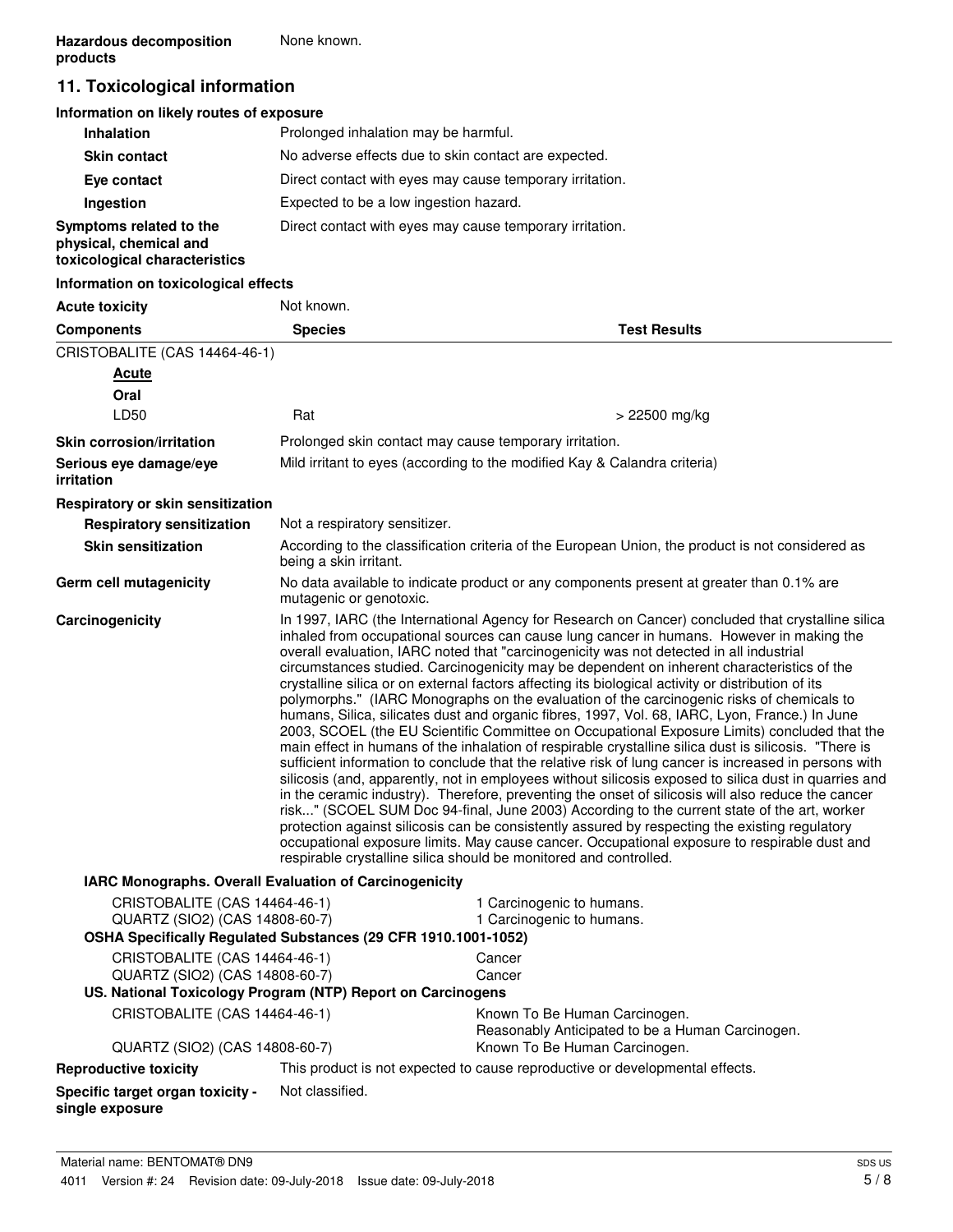**Specific target organ toxicity repeated exposure**

Causes damage to organs through prolonged or repeated exposure.

**Aspiration hazard** Not an aspiration hazard.

**Chronic effects** In 1997, IARC (the International Agency for Research on Cancer) concluded that crystalline silica inhaled from occupational sources can cause lung cancer in humans. However in making the overall evaluation, IARC noted that "carcinogenicity was not detected in all industrial circumstances studied. Carcinogenicity may be dependent on inherent characteristics of the crystalline silica or on external factors affecting its biological activity or distribution of its polymorphs." (IARC Monographs on the evaluation of the carcinogenic risks of chemicals to humans, Silica, silicates dust and organic fibres, 1997, Vol. 68, IARC, Lyon, France.)

> In June 2003, SCOEL (the EU Scientific Committee on Occupational Exposure Limits) concluded that the main effect in humans of the inhalation of respirable crystalline silica dust is silicosis. "There is sufficient information to conclude that the relative risk of lung cancer is increased in persons with silicosis (and, apparently, not in employees without silicosis exposed to silica dust in quarries and in the ceramic industry). Therefore, preventing the onset of silicosis will also reduce the cancer risk..." (SCOEL SUM Doc 94-final, June 2003)

> According to the current state of the art, worker protection against silicosis can be consistently assured by respecting the existing regulatory occupational exposure limits. Causes damage to organs through prolonged or repeated exposure. Prolonged inhalation may be harmful. Prolonged exposure may cause chronic effects. Some of the components of this product are hazardous in the respirable form. However, because of the physical nature of this product, dust generation is not expected.

## **12. Ecological information**

| <b>Ecotoxicity</b>               | The product is not expected to be hazardous to the environment. This product is not expected to<br>produce significant ecotoxicity upon exposure to aquatic organisms and aquatic systems. |
|----------------------------------|--------------------------------------------------------------------------------------------------------------------------------------------------------------------------------------------|
| Persistence and degradability    | No data is available on the degradability of this product.                                                                                                                                 |
| <b>Bioaccumulative potential</b> | No data available.                                                                                                                                                                         |
| Mobility in soil                 | No data available.                                                                                                                                                                         |
| Other adverse effects            | No other adverse environmental effects (e.g. ozone depletion, photochemical ozone creation<br>potential, endocrine disruption, global warming potential) are expected from this component. |

#### **13. Disposal considerations**

| <b>Disposal instructions</b>             | Collect and reclaim or dispose in sealed containers at licensed waste disposal site. Dispose of<br>contents/container in accordance with local/regional/national/international regulations. Material<br>should be recycled if possible. |
|------------------------------------------|-----------------------------------------------------------------------------------------------------------------------------------------------------------------------------------------------------------------------------------------|
| Local disposal regulations               | Dispose in accordance with all applicable regulations.                                                                                                                                                                                  |
| Hazardous waste code                     | The waste code should be assigned in discussion between the user, the producer and the waste<br>disposal company.                                                                                                                       |
| Waste from residues / unused<br>products | Dispose of in accordance with local regulations. Empty containers or liners may retain some<br>product residues. This material and its container must be disposed of in a safe manner (see:<br>Disposal instructions).                  |
| <b>Contaminated packaging</b>            | Since emptied containers may retain product residue, follow label warnings even after container is<br>emptied. Empty containers should be taken to an approved waste handling site for recycling or<br>disposal.                        |

## **14. Transport information**

#### **DOT**

Not regulated as dangerous goods.

#### **IATA**

Not regulated as dangerous goods.

#### **IMDG**

Not regulated as dangerous goods.

**Transport in bulk according to** Not applicable. **Annex II of MARPOL 73/78 and the IBC Code**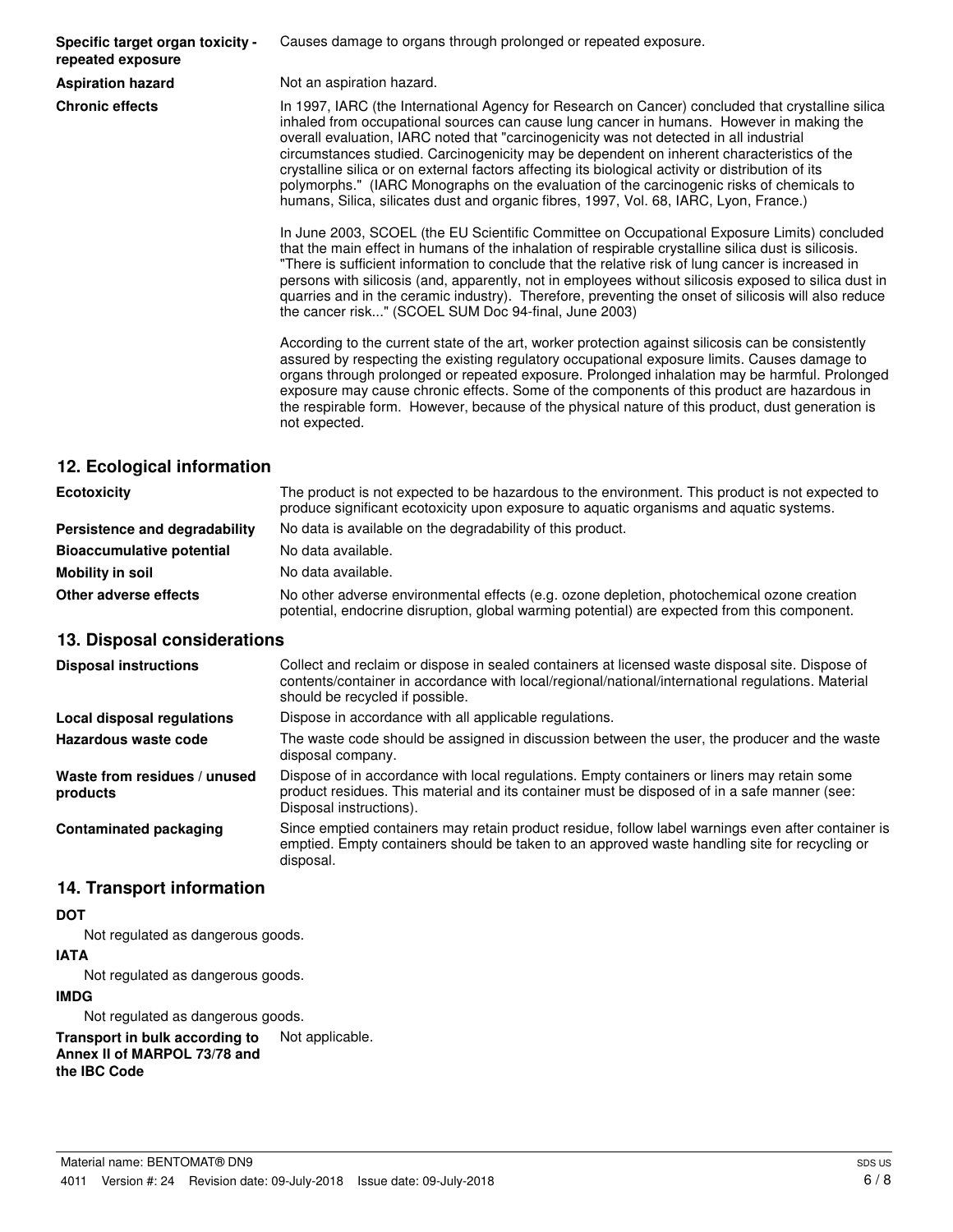**15. Regulatory information** OSHA Process Safety Standard: This material is not known to be hazardous by the OSHA Highly Hazardous Process Safety Standard, 29 CFR 1910.119. This product is a "Hazardous Chemical" as defined by the OSHA Hazard Communication Standard, 29 CFR 1910.1200. **US federal regulations Toxic Substances Control Act (TSCA) TSCA Section 12(b) Export Notification (40 CFR 707, Subpt. D)** Not regulated. **CERCLA Hazardous Substance List (40 CFR 302.4)** Not listed. **SARA 304 Emergency release notification** Not regulated. **OSHA Specifically Regulated Substances (29 CFR 1910.1001-1052)** CRISTOBALITE (CAS 14464-46-1) Cancer QUARTZ (SIO2) (CAS 14808-60-7) Cancer CRISTOBALITE (CAS 14464-46-1) lung effects QUARTZ (SIO2) (CAS 14808-60-7) lung effects CRISTOBALITE (CAS 14464-46-1) immune system effects QUARTZ (SIO2) (CAS 14808-60-7) immune system effects CRISTOBALITE (CAS 14464-46-1) kidney effects QUARTZ (SIO2) (CAS 14808-60-7) kidney effects **SARA 302 Extremely hazardous substance Superfund Amendments and Reauthorization Act of 1986 (SARA)** Not listed. **SARA 311/312 Hazardous** No (Exempt) **chemical SARA 313 (TRI reporting)** Not regulated.

#### **Other federal regulations**

#### **Clean Air Act (CAA) Section 112 Hazardous Air Pollutants (HAPs) List**

#### Not regulated.

#### **Clean Air Act (CAA) Section 112(r) Accidental Release Prevention (40 CFR 68.130)**

Not regulated.

**Safe Drinking Water Act** Contains component(s) regulated under the Safe Drinking Water Act.

| (SDWA)                      |  |
|-----------------------------|--|
| <b>Food and Drug</b>        |  |
| <b>Administration (FDA)</b> |  |

Total food additive Indirect food additive GRAS food additive

#### **US state regulations** WARNING: This product contains a chemical known to the State of California to cause cancer.

**California Proposition 65**



WARNING: This product can expose you to QUARTZ (SIO2), which is known to the State of California to cause cancer. For more information go to www.P65Warnings.ca.gov.

#### **California Proposition 65 - CRT: Listed date/Carcinogenic substance**

QUARTZ (SIO2) (CAS 14808-60-7) Listed: October 1, 1988 **US. California. Candidate Chemicals List. Safer Consumer Products Regulations (Cal. Code Regs, tit. 22, 69502.3, subd. (a))**

CRISTOBALITE (CAS 14464-46-1) QUARTZ (SIO2) (CAS 14808-60-7)

#### **International Inventories**

| Country(s) or region | Inventory name                                             | On inventory (yes/no)* |
|----------------------|------------------------------------------------------------|------------------------|
| Australia            | Australian Inventory of Chemical Substances (AICS)         | Yes                    |
| Canada               | Domestic Substances List (DSL)                             | Yes                    |
| Canada               | Non-Domestic Substances List (NDSL)                        | No                     |
| China                | Inventory of Existing Chemical Substances in China (IECSC) | Yes                    |